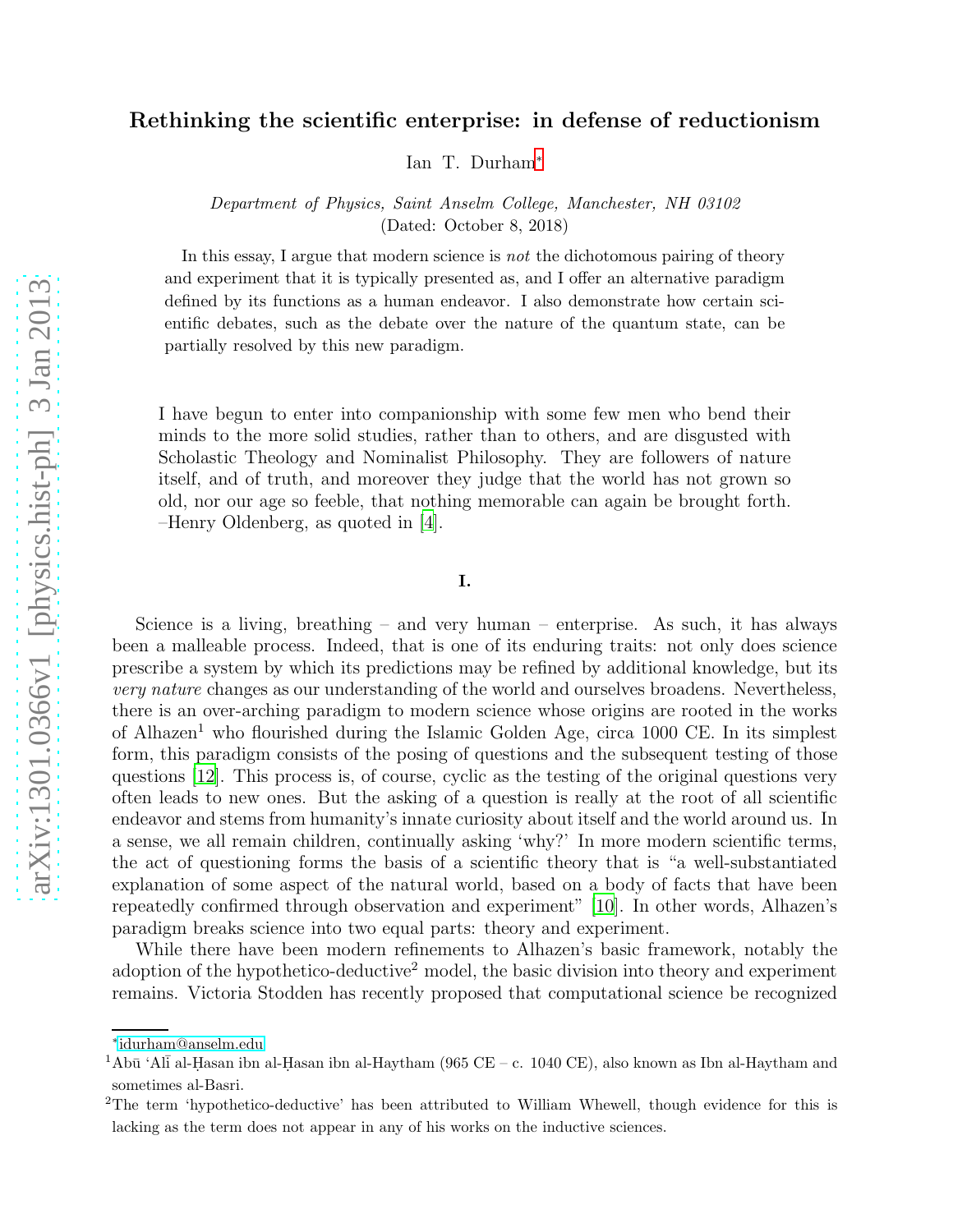as a third division and, indeed, this is an attractive suggestion [\[13](#page-7-3)]. But it would fail to address certain persistent problems with both theory and experiment that raise deeper questions about the overall methodology of science. Clues to a solution to these problems can be found in the origins of that methodology.

While a precise formulation of the history of modern scientific methodology is not only lengthy but somewhat subjective, it is generally agreed that the revolution it sparked began in 17th century Europe and many of its principles were codified in the early documents and practices of the Royal Society of London, arguably the worlds oldest scientific organi-zation<sup>3</sup> [\[4\]](#page-7-0). As Thomas Sprat wrote, the Royal Society's purpose was "not the Artifice of Words, but a bare knowledge of things" expressed through "Mathematical plainness" [\[4\]](#page-7-0). This early scientific community developed a highly mechanistic approach to science that, while applied with equal vigor to anything tangible (and thus encompassing the modern fields of astronomy, chemistry, biology, physiology, et. al.), was decidedly grounded in the physical. The modern field that we recognize as physics has been called "the most fundamental and all-inclusive of the sciences" [\[5\]](#page-7-4). Arguably a portion of that inclusivity stems from the fact that all the other sciences are constrained by physical laws. This is one way in which scientific reductionism can be interpreted — a 'reduction' of the other sciences to physics. But physics is also inclusive by dint of its methods. Physics, throughout its history, has hewed most closely to the mechanistic approach developed in the 17th century and, indeed, this is the other way in which scientific reductionism is traditionally interpreted — a 'reduction' of a system to its constituent parts in an effort to better comprehend the whole.

This interpretation of reductionism is closely related to the notion of causality and, as a view of science, has been challenged in recent years as a result of work on emergence and complex systems  $[1, 8, 9, 15]$  $[1, 8, 9, 15]$  $[1, 8, 9, 15]$  $[1, 8, 9, 15]$  $[1, 8, 9, 15]$  $[1, 8, 9, 15]$  $[1, 8, 9, 15]$ . As Jonah Lehrer<sup>4</sup> wrote in a recent article

[t]his assumption — that understanding a systems constituent parts means we also understand the causes within the system  $\frac{1}{10}$  is not limited to the pharmaceutical industry or even to biology. It defines modern science. In general, we believe that the so-called problem of causation can be cured by more information, by our ceaseless accumulation of facts. Scientists refer to this process as reductionism. By breaking down a process, we can see how everything fits together; the complex mystery is distilled into a list of ingredients [\[9](#page-7-7)].

Lehrer's article, however, focused almost exclusively on a single aspect of scientific methodology that is not necessarily mechanistic and that is misunderstood, even by scientists themselves: statistics and mathematical modeling. If reductionism is indeed what Lehrer claims it is, then statistical methods and mathematical modeling are most definitely not reductionist since they only seek to find mathematical structures that explicitly match existing data. This point is perhaps the most misunderstood in all of science. As an example, we consider first the relationship between statistics and probability.

<sup>3</sup>The history of the Royal Society is tightly linked with a number of organizations that arose in the mid–17th century including Académie Monmor, the Académie des sciences, and Gresham College [\[4\]](#page-7-0)

<sup>4</sup>The ideas for the present essay were in large part developed as a rejoinder to Lehrer *prior* to his resignation from the *New Yorker* after admitting to fabricating quotes. That incident should have no bearing on what is written and discussed here.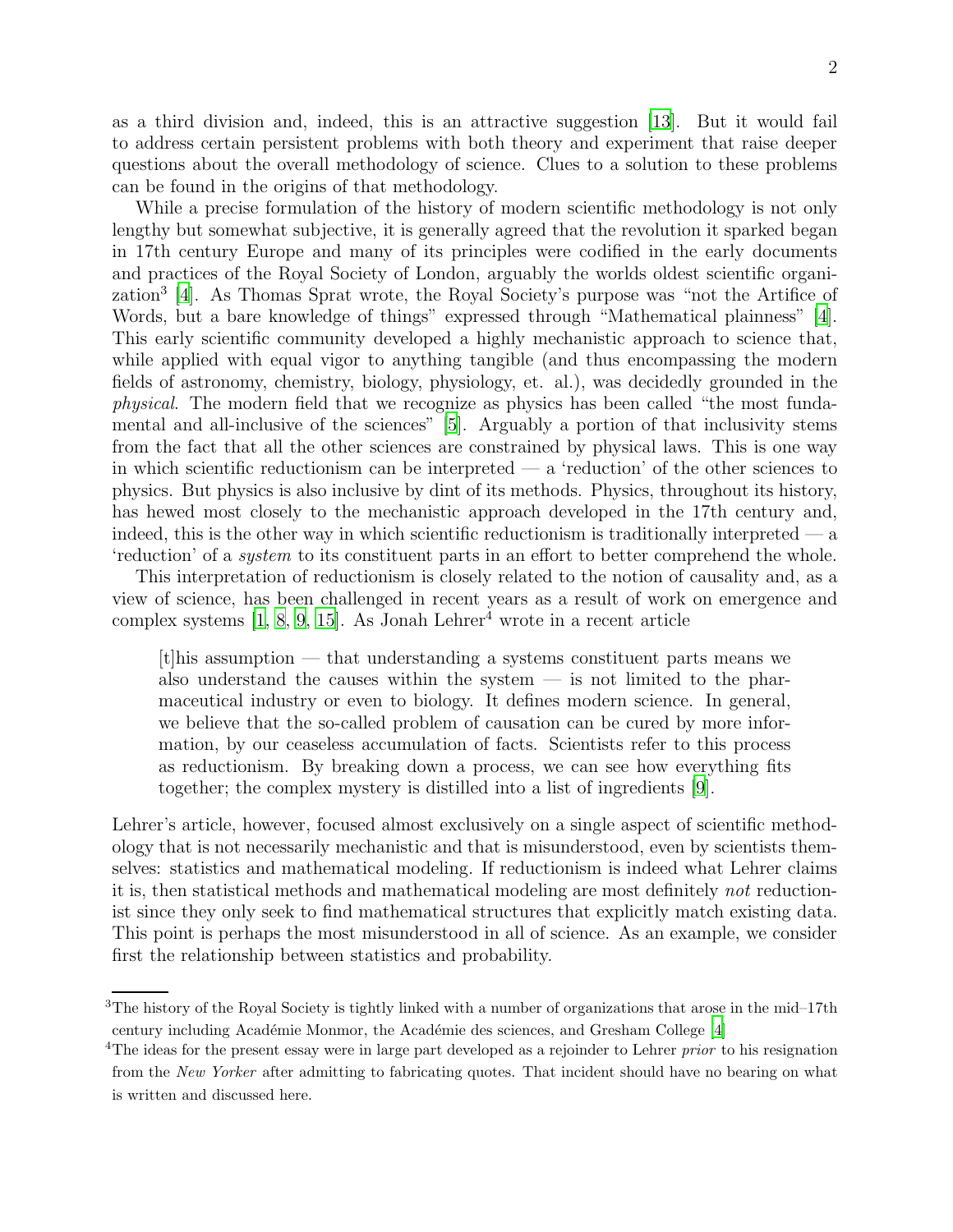Statistics often accompanies probability (at least in textbook titles and encyclopedia entries). But this belies a subtle but important difference between the two. Both are indeed disciplines in their own right that fall under the larger umbrella of mathematics and logic. But only statistics is an actual *tool* of science. Probability is a logico-mathematical description of random processes. Statistics, on the other hand, is a methodology by which aggregate or 'bulk' information may be analyzed and understood. It loses its meaning and power when applied to small sample sizes. And there's the rub. If reductionism is the act of breaking down a process in order to understand its constituent parts, as Lehrer claims, statistics is the antithesis of reductionism because it makes no such effort.

Why then do we stubbornly persist in thinking that statistical methods in science can masquerade as some kind of stand-in for reductionism? Why do we expect more from statistics than we have a right to? Statistics is a very —  $very$  — important tool in science, but it is often misapplied and its results are often misinterpreted. Few understood this better than E.T. Jaynes. Jaynes spent the better part of his career attempting to correct one of the more egregious misconceptions, one that is intimately related to the difference between probability and statistics.

Roughly speaking, statistics generally describe information we already know or data we've already collected, whereas probability is generally used to predict what might happen in the future. As Jaynes astutely noted, if we imagine data sampling as an exchangeable sequence of trials,

the probability of an event at one trial is not the same as its frequency in many trials; but it is numerically equal to theexpectation of that frequency; and this connection holds whatever correlation may exist between different trials . . . The probability is therefore the "best" estimate of the frequency, in the sense that it minimizes the expected square of the error [\[6\]](#page-7-9).

In other words, probabilities can only be *accurately* formulated from statistical data if that data arose from a perfectly repeatable series of experiments or observations. This is the genesis of the interpretational debate over the meaning of the word 'probability,' with the frequentists on one side claiming a probability assignment is really nothing more than an assignment of the frequency of occurrence of a given outcome of a trial, and the Bayesians on the other side claiming a probability assignment is a state of knowledge. As Jaynes clearly notes, the frequency interpretation is only valid under strictly enforceable conditions whereas the Bayesian view is more general.

What does the Bayesian interpretation of probability tell us about reductionism? The key to the Bayesian interpretation is the notion that, if probabilities represent our states of knowledge, measurements update these states of knowledge. Thus knowledge is gained in an incremental manner<sup>5</sup> which is the essence of reductionism. Thus probabilities, in a Bayesian context, are absolutely reductionist. As Jaynes points out, it is possible to give probabilities a frequentist interpretation, in which case they connect to the more aggregate descriptions provided by statistics, but only under certain strict conditions.

All of this does not necessarily obviate the need for the broader generalizations provided by statistics. In fact, as the foundational basis for thermodynamics, statistics as understood

<sup>5</sup>This is not necessarily the same thing as *sequential*, as is clearly demonstrated by certain quantum states.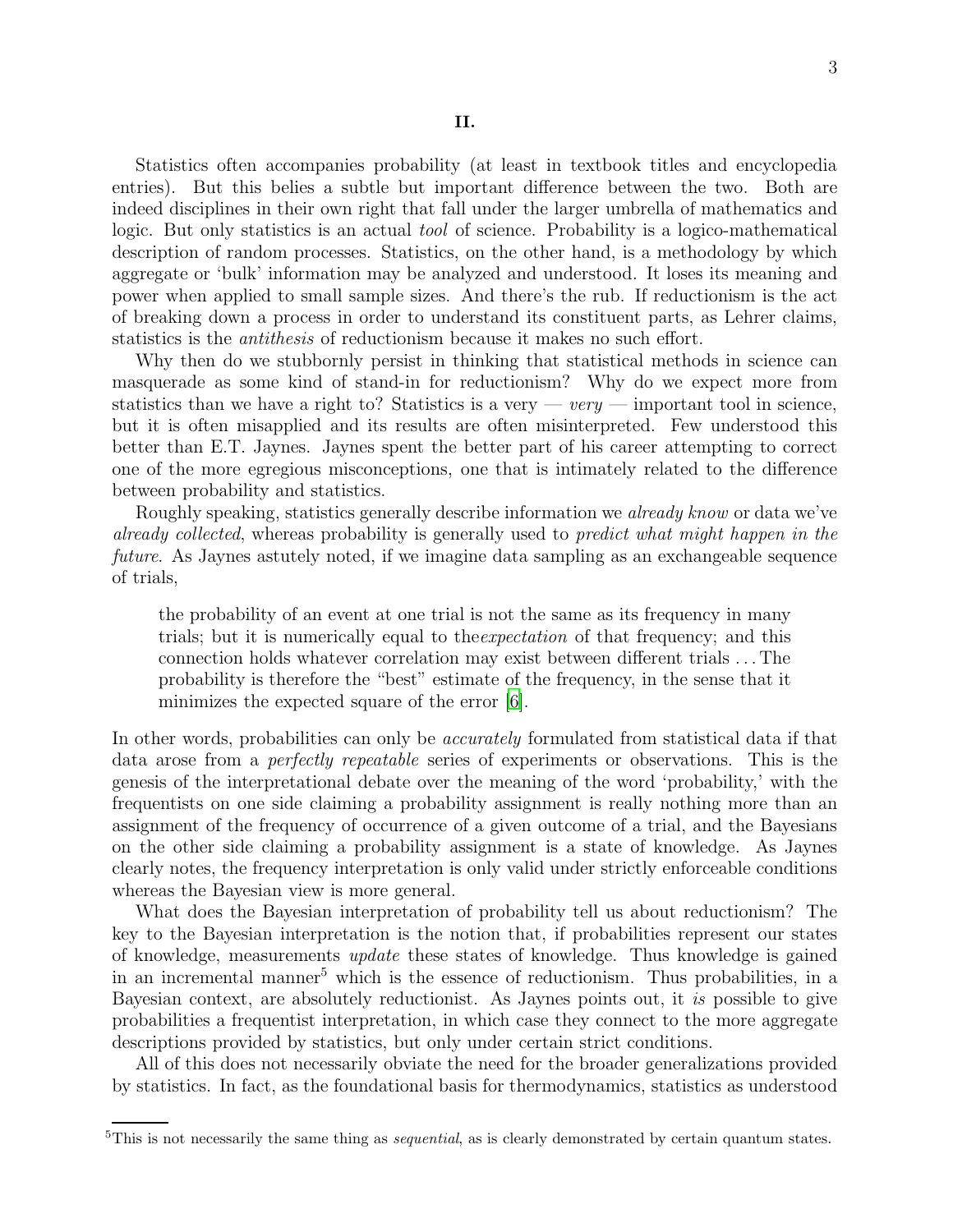in the sense of distributions of measured quantities, has been very successful in explaining large-scale phenomena in terms of the bulk behavior of microscopic processes. Similar arguments can be made in terms of fluid dynamics, atmospheric physics, and similar fields. As Jaynes pointed out,

[i]n physics, we learn quickly that the world is too complicated for us to analyze it all at once. We can make progress only if we dissect it into little pieces and study them separately. Sometimes, we can invent a mathematical model which reproduces several features of one of these pieces, and whenever this happens we feel that progress has been made [\[7\]](#page-7-10), [emphasis added].

Thus statistics is one of the primary methods by which larger-scale patterns are discovered. These patterns thus *emerge* in aggregate behavior from the underlying pieces. However, it is wrong to assume that such patterns can emerge *completely independently* of the underlying processes. This is tantamount to assuming that macroscopic objects can exist independently of their underlying microscopic structure. The melting of an ice cube clearly refutes this notion.

Of course, very few true anti-reductionists would argue this fairly extreme view. Instead they argue an intermediate position such as that proposed by P.W. Andersen [\[1\]](#page-7-5). Andersen fully accepts reductionism, but argues that new principles appear at each level of complexity that are not merely an extension of the principles at the next lower level of complexity. In another words, Andersen is suggesting that were we to be endowed with a sufficiently powerful computer and were we to have a full and complete understanding of, say, particle physics, we still would not be able to 'derive' a human being, for example, or, at the very least, the basic biological laws governing human beings. Biology and chemistry, to Andersen, are more than just applied or extended physics. This is precisely the point Lehrer is trying to make. But there are two fundamental problems with this argument.

The first problem is that this assumes that no amount of additional knowledge can bridge the gap between levels of complexity, i.e. it takes as a priori that reductionism (or 'constructionism,' as Andersen calls it) is either wrong or incomplete. But this is logically unprovable. As Carl Sagan wrote, "[y]our inability to invalidate my hypothesis is not at all the same thing as proving it true" [\[11](#page-7-11)]. In fact, this is precisely the same argument that proponents of creationism and intelligent design employ in claiming the universe (especially biological life) is too complex to arise from simpler, less complex rules [\[2](#page-7-12)].

To understand the second problem with the anti-constructionist view, as I will call it, consider two physical systems,  $X$  and  $Y$ , each independently described by the same set of mathematical structures,  $M$ , that we take to be the minimum set that fully describes each system<sup>6</sup>. Now suppose that completely combining these physical systems gives rise to a *third* physical system, Z, that is described by a set of mathematical structures, N, where  $M \neq N$ and  $N$ , like  $M$ , is taken to be the minimum set of structures that fully describes the system (in this case,  $Z$ ). In this scenario, X and Y are more 'fundamental' than Z and thus M must necessarily be a more restrictive set of structures than  $N$ . The anti-constructionist view assumes that  $Z$  is more complex than merely the combination of  $X$  and  $Y$ . This then implies that N cannot be derived from  $M$  alone. In fact, it implies that there are structural elements of N that cannot be derived from any more primitive set of structures.

<sup>6</sup>We are inherently assuming, here, that mathematics *can* fully describe physical systems. This may or may not be true, but for now we assume that it is.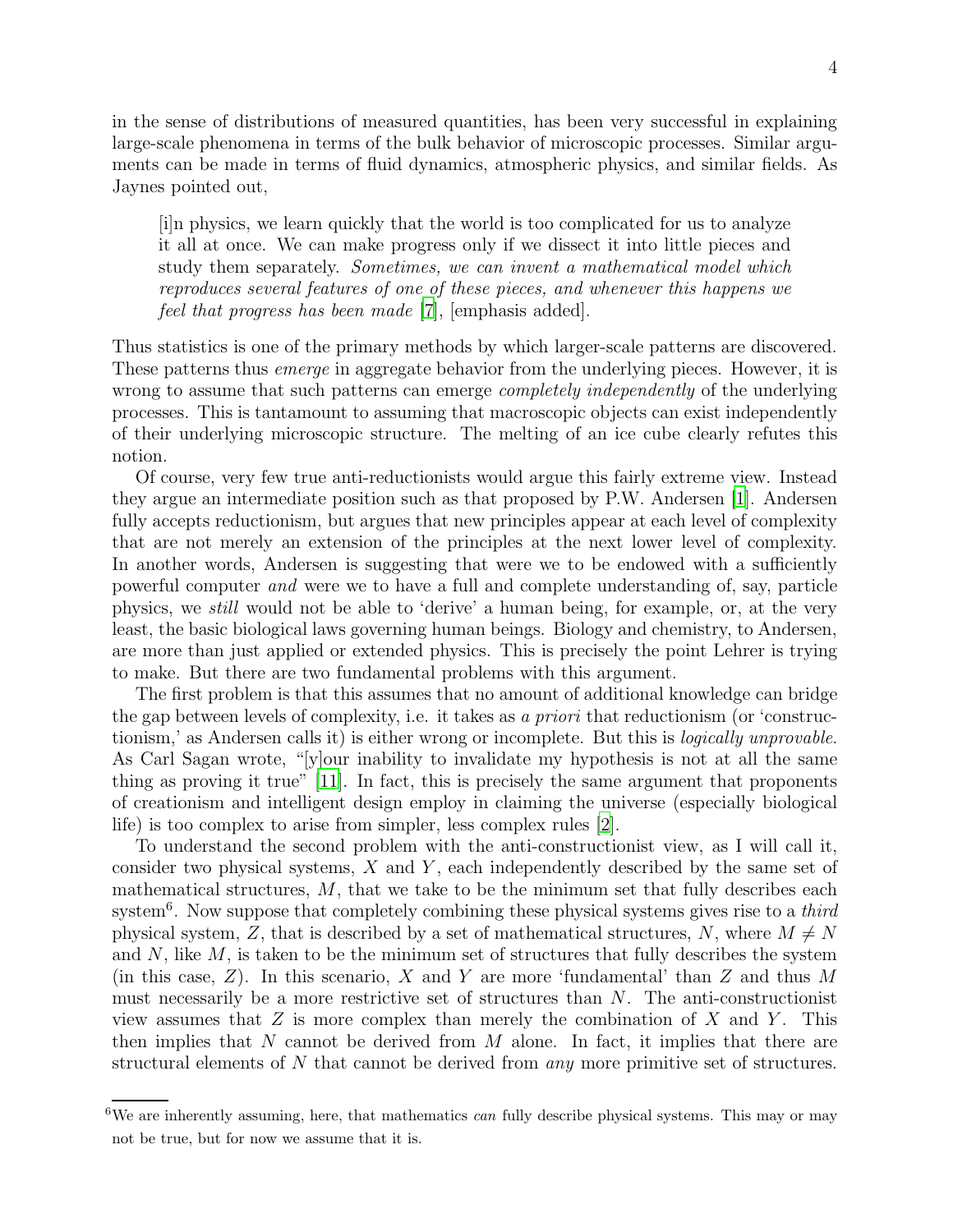But mathematics is built on logic and is thus internally completely self-consistent. In other words, mathematics is and always has been *assumed* to be purely reductionist. Thus, if anti-constructionism is correct then this assumption about mathematics is wrong. But no evidence of discord within mathematics exists. So why, then, is there so much discord of this nature within science?

## III.

Recall that Alhazen's paradigm breaks science into two equal parts: theory and experiment. In this paradigm, experiments 'describe' the universe and theories 'explain' it. In this light, consider the development of Newtonian gravity in the 17th century. We can assign Galileo the role of experimenter/observer for his work with falling bodies, bodies on an inclined plane, and his observations of the moons of Jupiter, the latter of which importantly showed that celestial objects could orbit other celestial objects aside from the earth. This final point emphasizes the fact that a full theory of gravity had to take into account the movement of *celestial* bodies as well as terrestrial ones. Where, then, in this historical context, can we place Kepler? The data used by Kepler in the derivation of his three laws of planetary motion was largely taken by Tycho Brahe. They were not explained until nearly six decades after Kepler's death in 1630 when Newton published his Philosophiæ Naturalis Principia Mathematica in 1687<sup>7</sup>. Thus, Kepler was neither the one who performed the original observations nor was he the one who discovered the explanation for the patterns exhibited by the observational data. He was, in fact, performing precisely the same general function as statisticians, climate scientists, and anyone performing clinical drug trials: he was fitting the data to a mathematical structure; he was modeling. This is neither theory nor experiment.

To some extent we have, as scientists, successfully ignored this problem for four centuries largely because it didn't seem to matter. After all, the dichotomy of theory and experiment was only a rough guide anyway and didn't have much of an impact (if any) on the science itself. But now, in certain areas of science and particularly in physics, this dichotomy does not appear to be working as it should. The most obvious example of this may be quantum mechanics where we have more than a century's worth of reliable experimental data, a well-established mathematical structure fit to that data, but no universally agreed upon interpretation of this data and its mathematical structure. Conversely, with string theory we have a well-established mathematical structure and a generally agreed-upon theory, but no data. In climate science, on the other hand, we have a consensus theory concerning climate change and we have a vast amount of experimental data, but we have no universally agreed upon mathematical model taking all of this data into account (i.e. we haven't reduced climate change to a self-contained set of equations yet). These examples appear to suggest that Stodden is on the right track in suggesting that there is a third division to science.

But how would adding a third division of science to the usual two solve the problems raised by Lehrer, Andersen, and others? To answer this question, let us first re-examine the purpose of each division's methods. What is it that experimentalists are really doing?

<sup>7</sup>Robert Hooke famously claimed priority in the formulation of the inverse square law, but, as Alexis Clairaut wrote in 1759 concerning this dispute, there is a difference "between a truth that is glimpsed and a truth that is demonstrated" (quoted and translated in [\[3\]](#page-7-13)).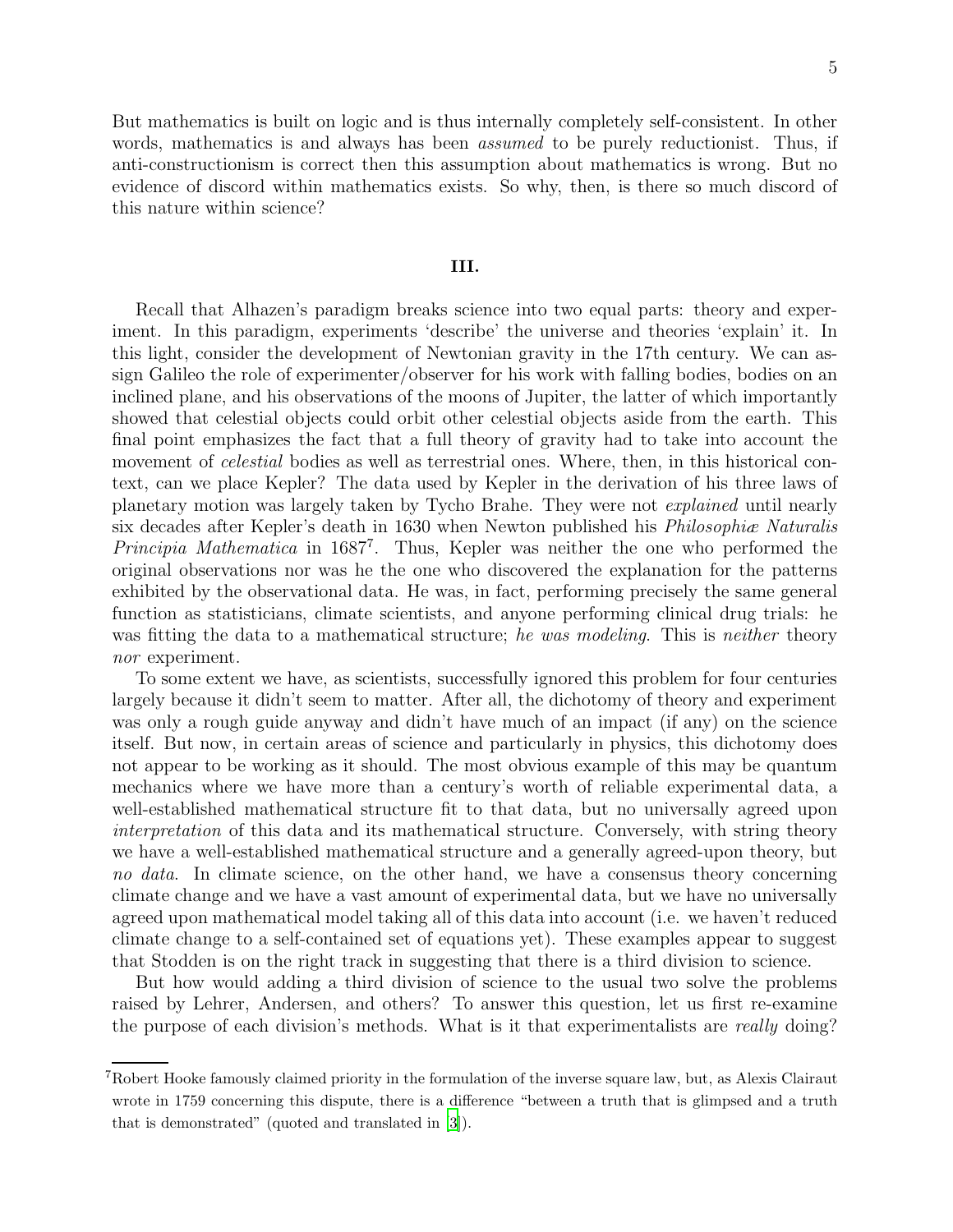6

Are they actually describing the universe or is their aim something else? I would argue that the aim of experimental science is, in fact, not to merely describe the universe. Even Aristotle described the universe. What Aristotle didn't do was describe it in a precise and consistent manner. His interpretation of what he saw had to fit pre-conceived philosophical notions. The revolution that marked the advent of modern *experimental* science aimed at measuring quantities free from pre-conceived notions of what those quantities *should* be. In other words, experimental science does not describe things, it measures things. Inherent in this aim is precision for measurement without precision is meaningless. Achieving a measure of precision itself requires repeatability - experimental results must be repeatable and independently verifiable. In fact, this latter point is so crucial that it is often more important for experimentalists to describe their procedures as opposed to their data. The data will often speak for itself but the procedure itself must be comprehensible if it is to be repeated and verified.

The aim of theory, on the other hand, has always been to *explain* the world around us and not merely to describe it. What sets *modern* theoretical science apart from Aristotelianism and other historical approaches is that it aims for logical self-consistency with the crucial additional assumption that science, as a whole, is ultimately universal. This last point implies that all of science is intimately connected. Thus we fully expect that biological systems, for example, will still obey physical and chemical laws. Crucially, modern theoretical science also aims to predict the future behavior of systems. Thus a 'good' scientific theory is both explanatory as well as predictive.

Description, then, is the realm of mathematics. Mathematics is ultimately how we describe what we 'see' in the experimental data. However, since mathematics is such an integral part of science, neither theorists nor experimentalists can carry out their work entirely free of it. It is this all-pervasive nature of mathematics that then leads to confusions and mis-attributions of the kind argued by Lehrer as well as interpretational problems vis- `a-vis probability theory and its relation to statistics. As we noted earlier, roughly speaking, statistics generally is applied to prior knowledge (collected data) whereas probability theory is predictive in nature. As such, statistics is generally descriptive whereas probability theory is predictively explanatory. Thus I would argue that some of these issues could be cleared up if, rather than thinking of science in the way Alhazen did, perhaps with the added 'third division' suggested by Stodden, we instead should think of science as being divided into three functions: measurement, description, and predictive explanation. These functions, of course, are the essence of reductionism.

Now consider the rather sticky example of quantum mechanics which appears to be lacking a single, unifying 'interpretation' (i.e. 'theory' in the sense we have discussed above). In our parlance, it would seem that there are multiple predictive explanations that exist for quantum mechanics. But, in fact, most of the differences in the various interpretations of quantum mechanics differ in their interpretation of the quantum state. Thus consider a generic quantum state,

$$
|\Psi\rangle = c_1|\psi_1\rangle + c_2|\psi_2\rangle.
$$

If we interpret this statistically, then the values  $c_1$  and  $c_2$  are arrived at only by making repeated measurements. Instead, we can interpret this as a state of knowledge about the system that can be updated with a subsequent measurement. In other words, it can be interpreted as being predictive, at least in a probabilistic sense. On the other hand, if we take the state to be ontological, then it actually exists in the form given by  $|\Psi\rangle$  and thus the state is merely descriptive. Thus these three interpretations of the quantum state correspond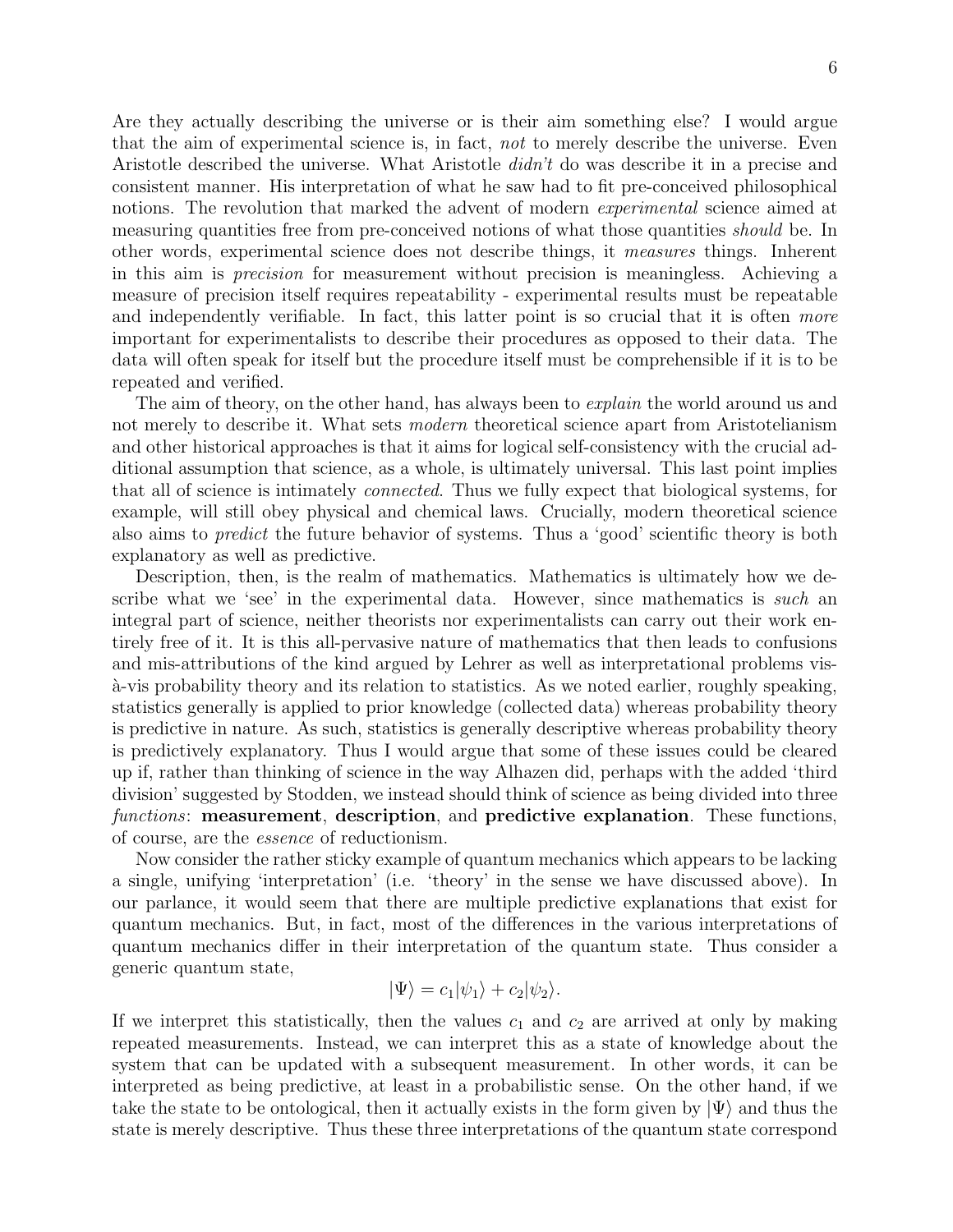exactly to the three 'functions' of science and, when viewed in that light, do not necessarily contradict one another. Perhaps, instead of requiring no interpretation, as Brukner has suggested [\[14\]](#page-7-14), quantum mechanics actually requires multiple interpretations.

Finally, if we then return to the problems of complexity and emergence, if science is to be considered universal, connective, and self-consistent, perhaps the problem is not that reductionism is a broken paradigm, but rather that we are mis-ascribing some of our activities to the wrong scientific function, e.g. perhaps some of our so-called theories are actually more descriptive than predictively explanatory. Or perhaps they're built on the wrong description. Either way, it may be a bit premature to declare reductionism dead. In fact it may simply be that, since the time of Alhazen, we have simply been missing a key ingredient. In order to maintain science as a productive, respected, and vital discipline we must ensure that it remains true to its foundational functions and always allows for introspection. Otherwise, science risks being ignored and too much is at stake for us to let that happen.

## Acknowledgments

The ideas discussed in this essay were tested on a few unsuspecting audiences over the course of a little more than a month. Thus, for helping me feel my way through these ideas, I would like to thank the following for giving me a pulpit from which to preach: the Clemson University Symposium for Introduction to Research in Physics and Astronomy (SIRPA); the Kennebunk Free Library's 'Astronomy Nights,' co-hosted by the Astronomical Society of Northern New England; and the Saint Anselm College Philosophy Club.